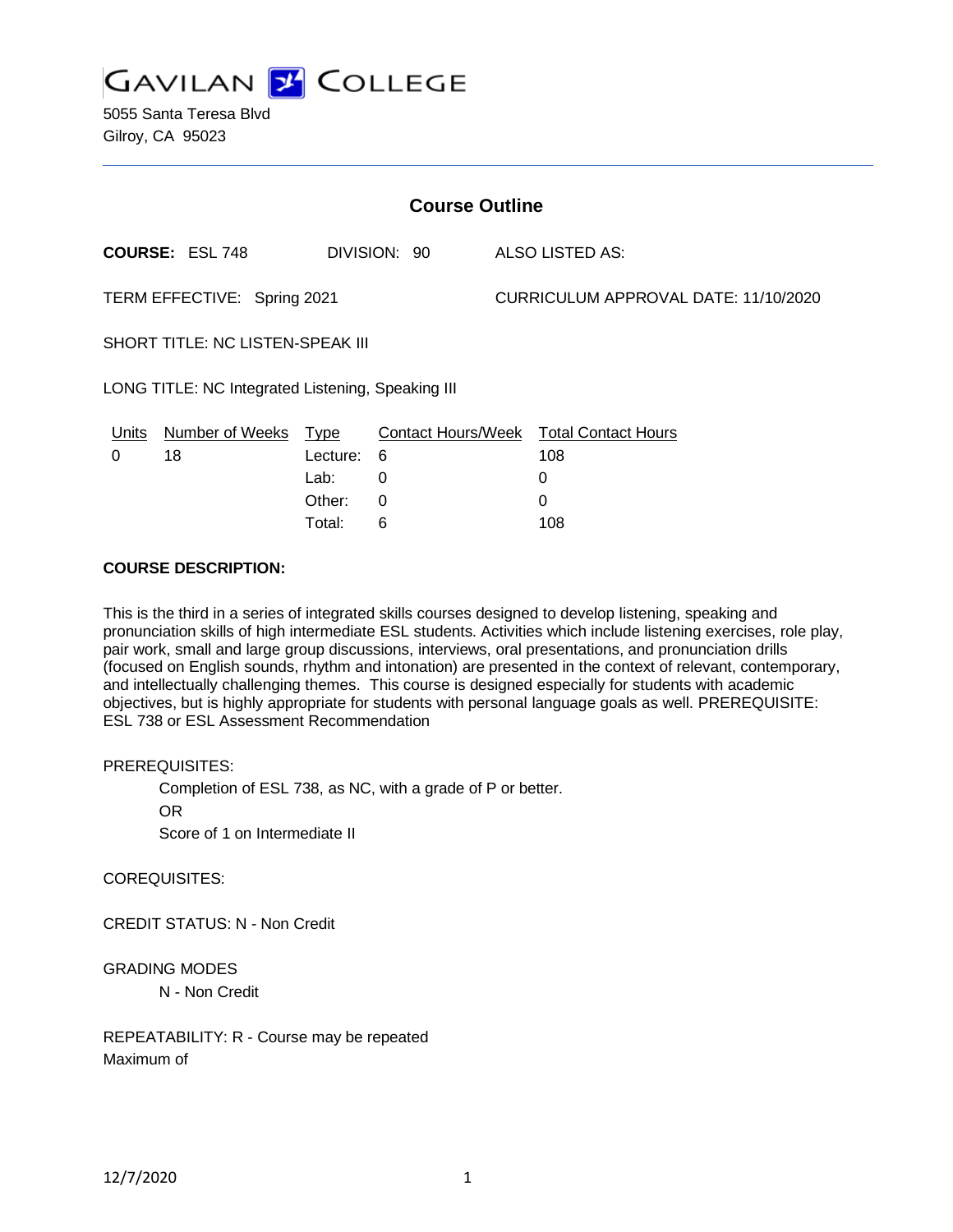SCHEDULE TYPES:

- 02 Lecture and/or discussion
- 05 Hybrid
- 71 Dist. Ed Internet Simultaneous
- 72 Dist. Ed Internet Delayed

# **STUDENT LEARNING OUTCOMES:**

1. Identify and use key aural information (main ideas, details and inferences) to understand aural passages. Measure of assessment: Large and small group discussions, classroom exercises, pair work, quizzes and tests

Year assessed, or planned year of assessment: 2017

2. Recognize and use new vocabulary and idioms.

Measure of assessment: Participation in group discussions, peer interviews, role-play, extemporaneous speech, quizzes

Year assessed, or planned year of assessment: 2017

3. Correctly use English intonation patterns.

Measure of assessment: Discussion of aural passage with a partner, small group and whole class; quizzes and tests

Year assessed, or planned year of assessment: 2017

4. Demonstrate ability to articulate English vowel and consonant sounds.

Measure of assessment: Pair work, discussions, interviews, extemporaneous speeches, oral presentations Year assessed, or planned year of assessment: 2017

5. Demonstrate ability to distinguish syllables and use syllable stress, so that meaning is clearly understood.

Measure of assessment: Multiple choice quizzes, class discussions Year assessed, or planned year of assessment: 2017

6. Demonstrate ability to do guided research for use in oral presentations.

Measure of assessment: Oral presentation

Year assessed, or planned year of assessment: 2017

7. Demonstrate fluency of spoken English in class presentations, discussions, and extemporaneous speeches.

Measure of assessment: Oral presentations, class discussions Year assessed, or planned year of assessment: 2017

8. Demonstrate the ability to succinctly summarize aural passages, and apply note-taking skills to levelappropriate material.

Measure of assessment: Performance of note-taking, pair/small group discussion, quizzes Year assessed, or planned year of assessment: 2017

9. Express and defend opinions, and ask and answer questions about personal preferences.

Measure of assessment: Partner work, small and large group discussions, extemporaneous speech, oral presentations

Year assessed, or planned year of assessment: 2017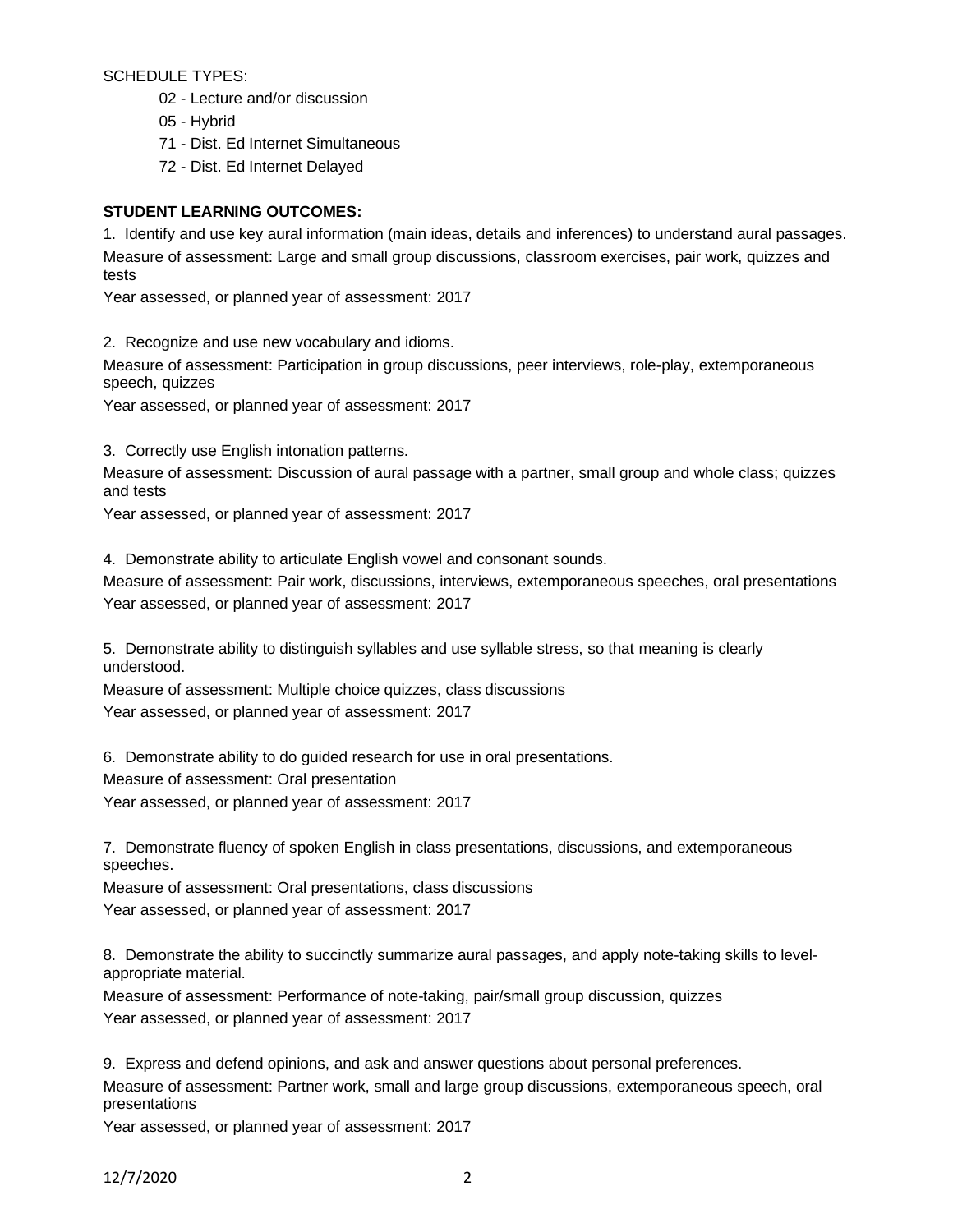# **CONTENT, STUDENT PERFORMANCE OBJECTIVES, OUT-OF-CLASS ASSIGNMENTS**

## Curriculum Approval Date: 11/10/2020 - **DE MODIFICATION ONLY**

## 6 Hours

Content: Learn about class objectives, participate in ice-breaking activities; give a self-introduction to the class; skim and scan the textbook, (possibly begin the first unit). Review and practice note taking skills, troublesome consonant and vowel sounds such as [b] and [v], [th], [ch] and [sh], [y] [j], [h] and [iy] as in "beat" and [i], as in "bit", [ey] as in "taste" and [e], as in "test".

Student Performance Objectives (SPO): Students will state the objectives of the class; meet fellow students; take notes; demonstrate improved pronunciation of English sounds.

Out-of-Class Assignments: Study assigned parts of the textbook, prepare self-introduction, practice sounds reviewed in class.

### 14 Hours

Content: Following the framework of a theme in the textbook, such as "Lifestyles Around the World," students will complete a cycle of listening, speaking and pronunciation activities, beginning with a focus on listening activities and strategies, including listening for the main idea, specific information, details, making inferences, predicting outcomes, deciphering words spoken with reduced pronunciation, identifying chronology, summarizing aural passages, and using abbreviations and symbols while taking notes. Complete this part of the cycle with a comprehension check, working with a partner, in small groups, and/or whole class discussions. The next part of the cycle will focus on speaking activities and pronunciation practice in pairs, small groups or whole class. This requires use of new vocabulary and idioms, expressing feelings, expressing and defending opinions, and asking and answering questions about personal preferences. Pronunciation strategies include minimal pair practice and other drills for reviewing, contrasting and practicing difficult sounds in English. Syllable distinction and stress will also be reviewed and practiced. (INteresting, FORtunate, comPUter, reFRIGerator). Explain requirements for giving a short CNN presentation for which students find an article on the CNN website, summarize it, and present a report to the class. The cycle can be completed with extended listening and pronunciation practice using audiovisual material, such as, film clips, news clips and songs. Computer software can also be used if available. The two-week cycle ends with a listening and pronunciation test.

Student Performance Objectives (SPO): Use new vocabulary; demonstrate improved comprehension skills when listening for the main idea, specific information, details and inferences; predict conclusions of aural passages and identify chronology/ relate listenings to personal values; decipher words spoken with reduced pronunciation; express and defend opinions; ask and answer questions about personal preferences; demonstrate improved pronunciation of consonant and vowel sounds practiced in class; take notes; prepare and practice delivery of the CNN report; demonstrate skills learned by taking a listening and pronunciation test.

Out-of-Class Assignments: Prepare the CNN presentation and practice delivery; study for the test; additional short assignments from the textbook will also be given.

### 12 Hours

Content: Presentation of CNN reports; ask and answer questions, take notes on classmates' reports. Follow the framework of a new theme in the textbook, such as "Jobs and "Professions," and complete the activities listed in the previous cycle, recycling different pronunciation targets. The cycle will end with a listening and pronunciation test.

Student Performance Objectives (SPO): Present CNN speeches, demonstrate improved listening comprehension and pronunciation, summarize aural passages, and take notes.

Out-of-Class Assignments: Study for the test, work on assignments from the text and/or relevant websites which reinforce in-class activities.

### 12 Hours

Content: Following a new theme in the textbook, such as "Education and Student Life," students will complete a cycle of listening, speaking and pronunciation activities listed in previous cycles. Continue practicing note taking skills and summarizing aural passages; practice intonation patterns of "WH" Questions and "Tag" Questions ("You don't mean it, do you?"). Review and discuss requirements for the first oral presentation. The recommended topic is a report on a U.S. state. The cycle ends with a listening and pronunciation test.

Student Performance Objectives (SPO): Prepare a five- minute presentation on a state in the U.S; demonstrate improved pronunciation and intonation patterns, particularly of "wh" and "tag" questions. Use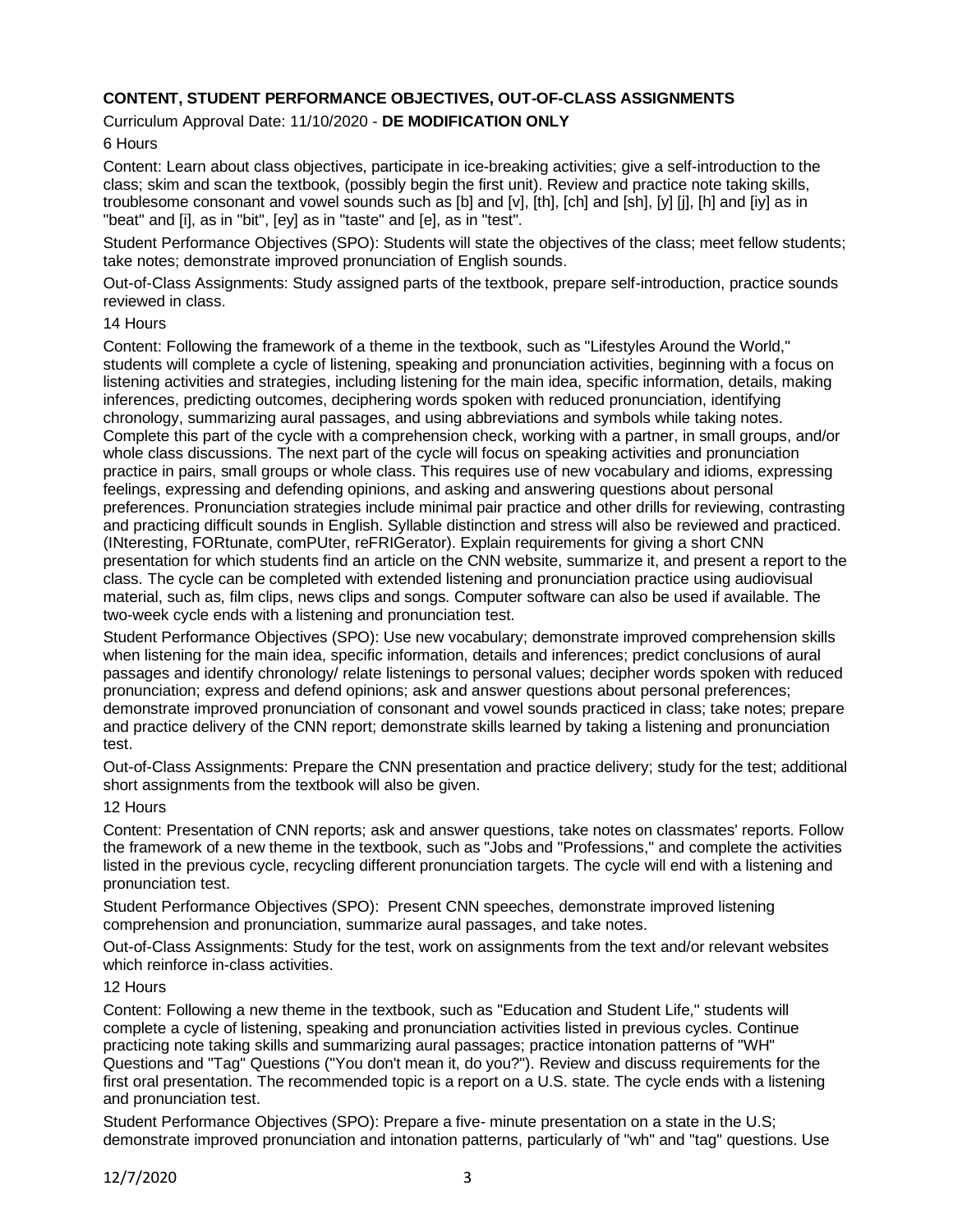new vocabulary and idioms; demonstrate improved comprehension of listening skills, including ability to predict outcomes of aural passages. Demonstrate skills learned in class by taking a listening and pronunciation test.

Out-of-Class Assignments: Study for the test, prepare and practice delivery of the first major oral presentation.

## 6 Hours

Content: : Students will present their first oral report, classmates will ask questions, and take notes on the presentations.

Student Performance Objectives (SPO): Give a five- minute oral presentation, take notes while listening to peer presentations, and ask and answer questions.

Out-of-Class Assignments: Watch a television program or a movie, prepare a summary, practice delivery of reports.

### 12 Hours

Content: Present a short summary of a movie or television program, classmates take notes on the reports and ask questions. Following the framework of a new unit in the textbook, such as "Ceremonies Around the World," repeat the listening, speaking and pronunciation activities listed in previous cycles. Recycle, review, and practice pronunciation targets such as contractions, reductions, word stress, syllable stress, intonation to express feelings; "wh" and "tag" question intonation, pronunciation of regular, past tense verbs, and teens/tens (13/30, 14/40). Begin practicing stress patterns of compound nouns (animal trainer, salesclerk), adjectives followed by nouns (professional shopper, good pay). The cycle can be completed with extended listening and pronunciation practice using audiovisual material and computer software, if available. The two week cycle ends with a listening and pronunciation test.

Student Performance Objectives (SPO): To give a summary of a TV program or movie to the class, ask and answer questions, and take notes; use new vocabulary and idioms; demonstrate improved comprehension skills when listening for the main idea, specific information, details, and inferences; demonstrate ability to predict conclusions in aural passages, identify chronology, relate passages to personal values; decipher words spoken with reduced pronunciation; express and defend opinions; ask and answer questions, demonstrate improved pronunciation of stressed words, contractions, reduced forms, and , and intonation patterns practiced in class. Demonstrate skills learned by taking a listening and pronunciation test.

Out-of-Class Assignments: Homework assignments from the textbook and/or relevant websites will be given. Study for the test.

### 14 Hours

Content: : Following the framework of a new unit in the textbook, such as "The Art of Storytelling," students will complete a cycle of listening, speaking and pronunciation activities listed in previous cycles. During this cycle, practice pronunciation of linking sounds, "help us," "lived in," "short time." Recycle/review/practice pronunciation of difficult vowel and consonant sounds. Continue practicing English intonation patterns, and syllable stress. Discuss requirements for the second oral presentation, including steps to doing research, note taking for the presentation, responsibility to group members, and dividing responsibilities. An individual or a group project is appropriate. The instructor will select a general category of topics for students to choose from such as plants or animals. A suggested general topic for a group project is "Major problems in the U.S". Each small group can report on issues like domestic violence or the healthcare system or narrow the general topic to a topic like" drug abuse in the U.S." and assign specific drugs to different groups, "heroin," or "cocaine" with discussion of history, use, and effects of that substance. The cycle can be completed with extended listening and pronunciation practice using audiovisual material and computer software, if available. The two week cycle ends with a listening and pronunciation test.

Student Performance Objectives (SPO): : Prepare and practice delivery of a 5- minute presentation; use new vocabulary and idioms; predict conclusions in aural passages, identify chronology, relate listenings to personal values, decipher words spoken with reduced pronunciation; demonstrate improved pronunciation of stressed words, contractions, reduced forms; use and demonstrate understanding of linked sounds, demonstrate improved pronunciation of vowels and consonants practiced in class, demonstrate skills learned by taking a listening and pronunciation test.

Out-of-Class Assignments: Prepare and practice delivery of the second major oral presentation. Short assignments from the textbook and/or relevant websites will also be given.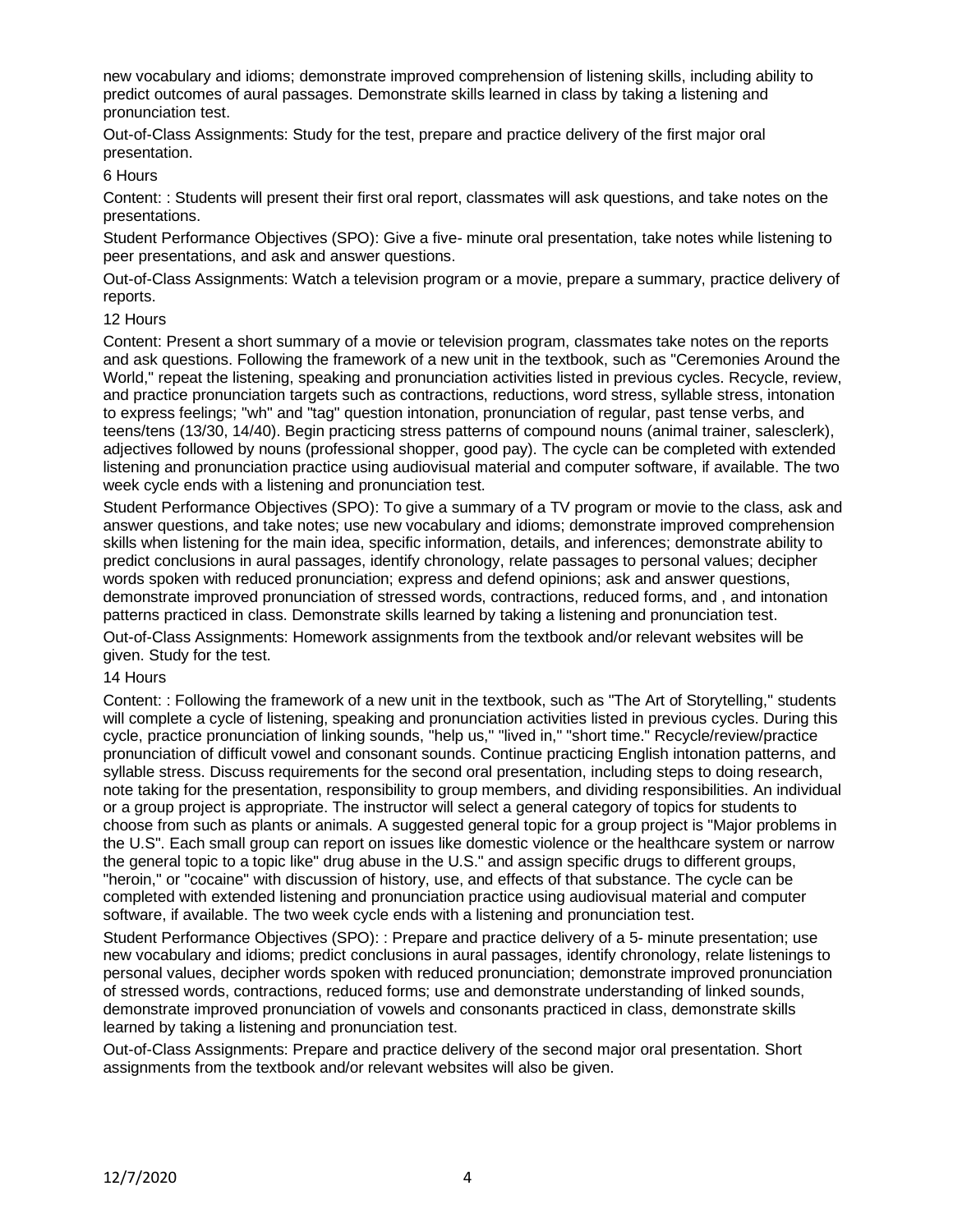# 6 Hours

Content: Students will present the second oral presentation, ask and answer questions, and take notes on classmates' presentations.

Student Performance Objectives (SPO): Prepare and present a five- minute report, take notes while listening to peer presentations, take notes, and ask and answer questions.

Out-of-Class Assignments: Assignments from the textbook and/or relevant websites will be given. 12 Hours

Content: Following the framework of a new unit in the textbook, such as "How Advertising Effects Our Lives," students will complete a cycle of listening, speaking and pronunciation activities listed in previous cycles .Introduce and practice "contrastive stress": "I usually WASH the dishes" (not dry them". Recycle, review and practice difficult pronunciation targets from previous cycles. Continue practicing to write summaries of aural passages, and note taking skills, focusing on correct placement of ideas in note form to demonstrate comprehension of ideas in aural passages. The cycle can be completed with extended listening and pronunciation practice using audiovisual material, and computer software, if available. The two week cycle ends with a listening and pronunciation test.

Student Performance Objectives (SPO): Correctly use new vocabulary and idioms; demonstrate improved comprehension skills when listening for the main idea, specific information, details and inferences; predict outcomes in aural passages, identify chronology; relate listenings to personal values; demonstrate ability to differentiate ideas when listening/note taking by correctly placing ideas in note form; decipher words spoken with reduced pronunciation; summarize aural passages; express and defend opinions, ask and answer questions about personal preferences; demonstrate improved pronunciation of English sounds and intonation patterns.

Out-of-Class Assignments: Assignments from the textbook and/or relevant websites will be given.

# 12 Hours

Content: Following the framework of a new unit in the textbook such as "Joking Around" (comparing personal preferences in humor), students will complete a cycle of listening, speaking and pronunciation activities listed in previous cycles. During this cycle, practice pronunciation of linking sounds, "help us," "lived in," "short time." Recycle/review/practice pronunciation of difficult vowel and consonant sounds, and include practice with words ending in [r] such as in "computer." Continue practicing English intonation patterns, and syllable stress. The cycle can be completed with extended listening and pronunciation practice using audiovisual material and computer software, if available. The two-week cycle ends with the final exam, which will be composed of two parts: a five to ten minute "one-on -one" (instructor-student) interview to evaluate speaking skills, and an objective, in-class listening test.

Student Performance Objectives (SPO): Use new vocabulary and idioms; predict conclusions in aural passages, identify chronology, relate listenings to personal values, decipher words spoken with reduced pronunciation; demonstrate improved pronunciation of stressed words, contractions, reduced forms; use and demonstrate understanding of linked sounds, demonstrate improved pronunciation of vowels and consonants practiced in class, demonstrate skills learned by taking the final exam.

Out-of-Class Assignments: Study for the final exam; assignments from the textbook and/or relevant websites will be given.

# **METHODS OF INSTRUCTION:**

Large and small group discussions, pair-work, role-play, peer interviews, pronunciation drills, oral presentations and lecture.

# **OUT OF CLASS ASSIGNMENTS:**

Required Outside Hours:

Assignment Description: Textbook assignments, research for presentations, interviews, surveys.